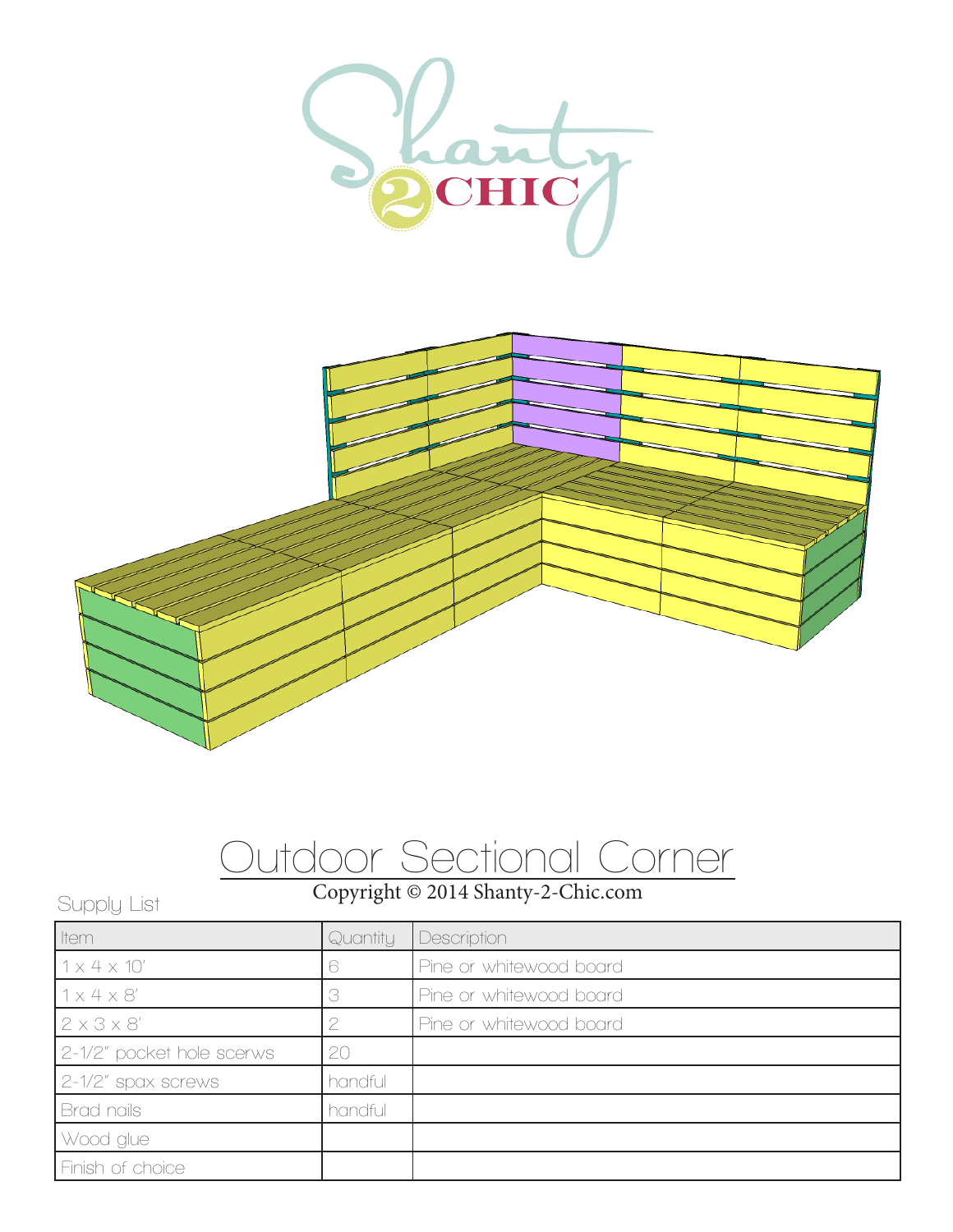



Lant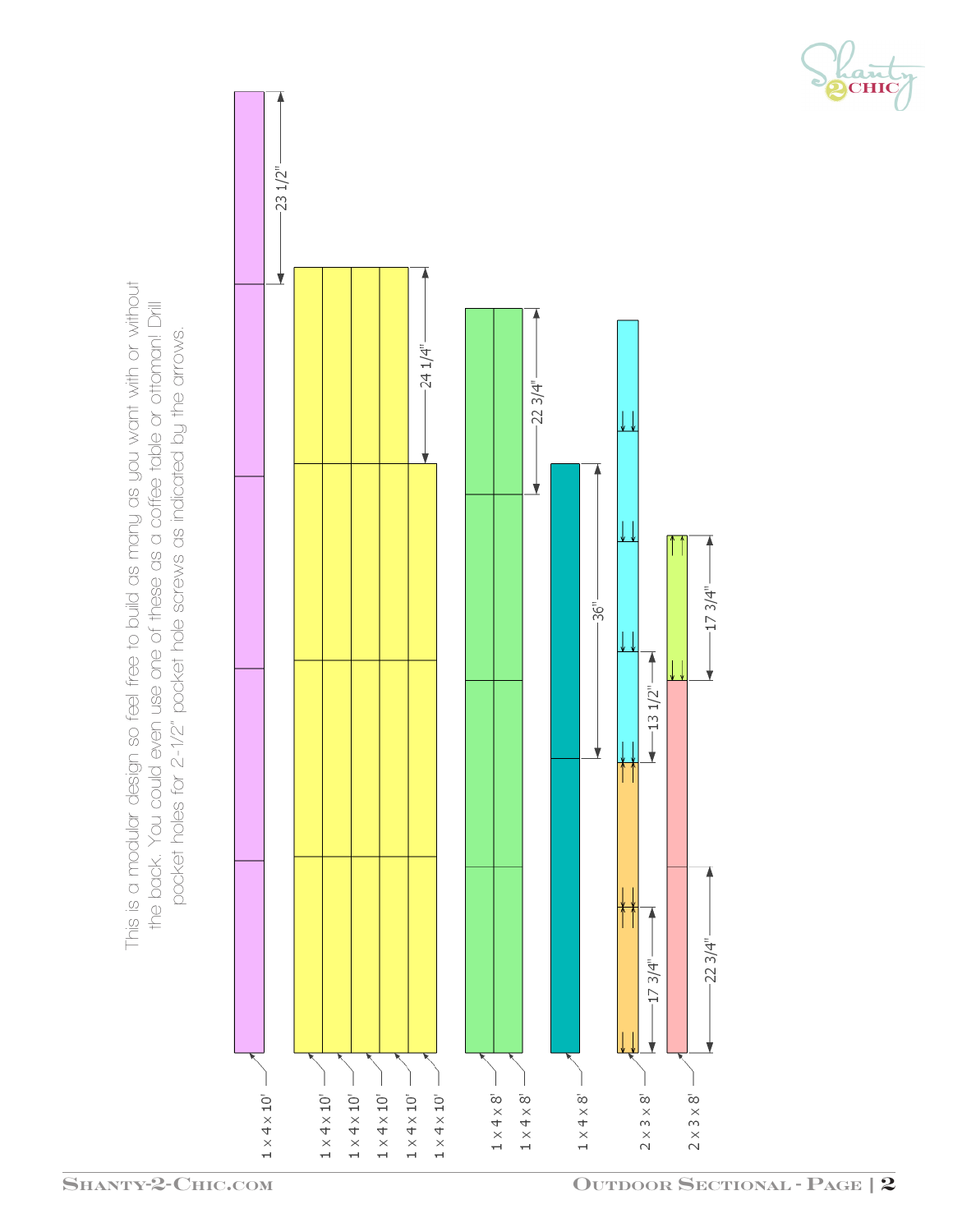



Assemble the seat frame with wood glue and 2-1/2" pocket hole screws. Use wood glue at every joint in this project. The center support is centered in the frame.







Attach the legs with 2-1/2" pocket hole screws as well.



Attach the side boards with wood glue and brad nails. These boards are the same length as the long sides of the frame and are spaced 1/4" from each other starting from the top.

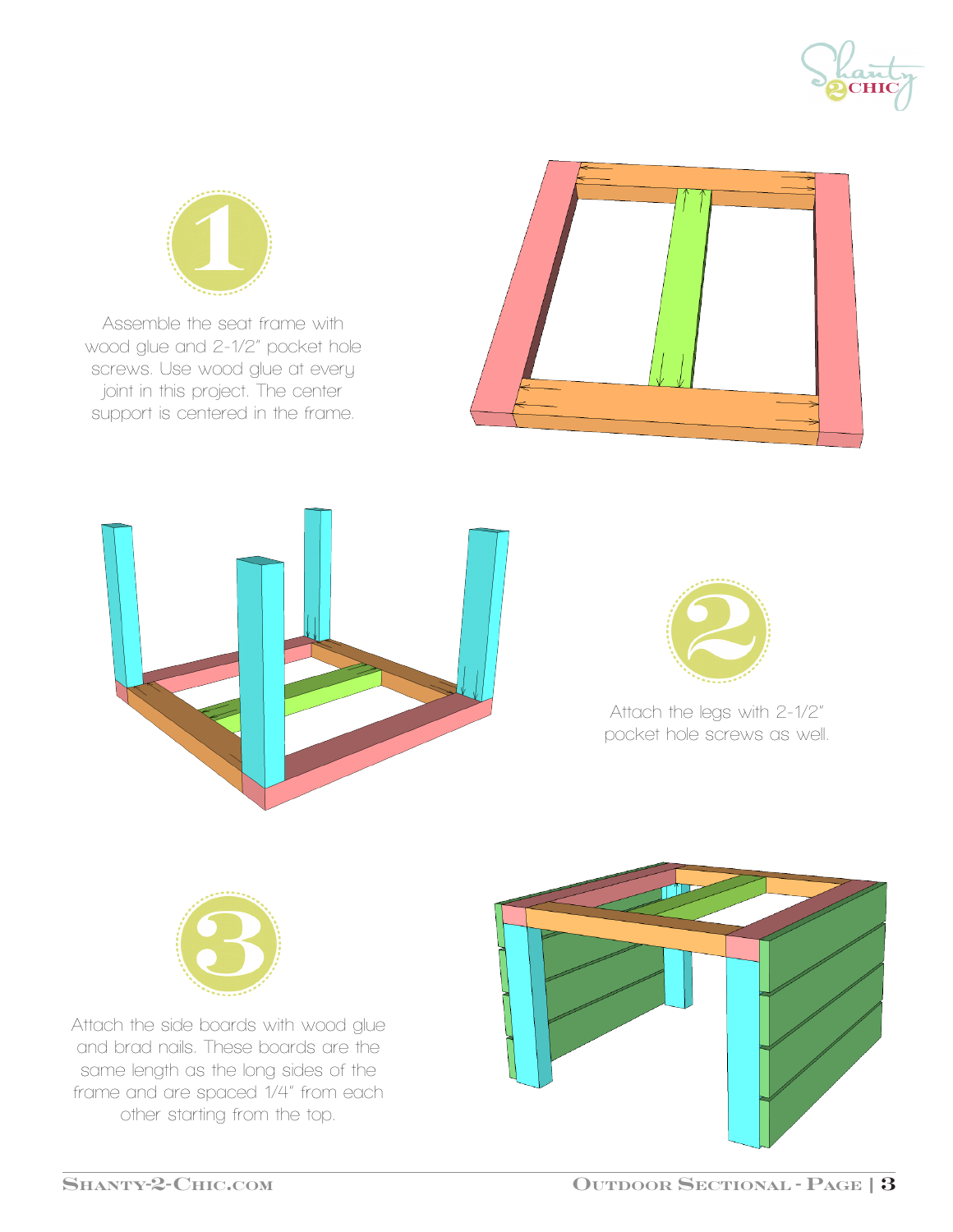



Rotate the assembly and attach your longer 1 x 4 pieces to the remaining two sides using the same spacing.







Add the top slats with a spacing of 3/4" between slats. If you don't want a back on your project you can call it complete at this step. You can use this as a regular seat, an ottoman, or a coffee table for your outdoor furniture.



Predrill and attach the back supports with 2-1/2" spax screws so that that they are flush with the bottom slat. Attach wwo on adjacent sides.

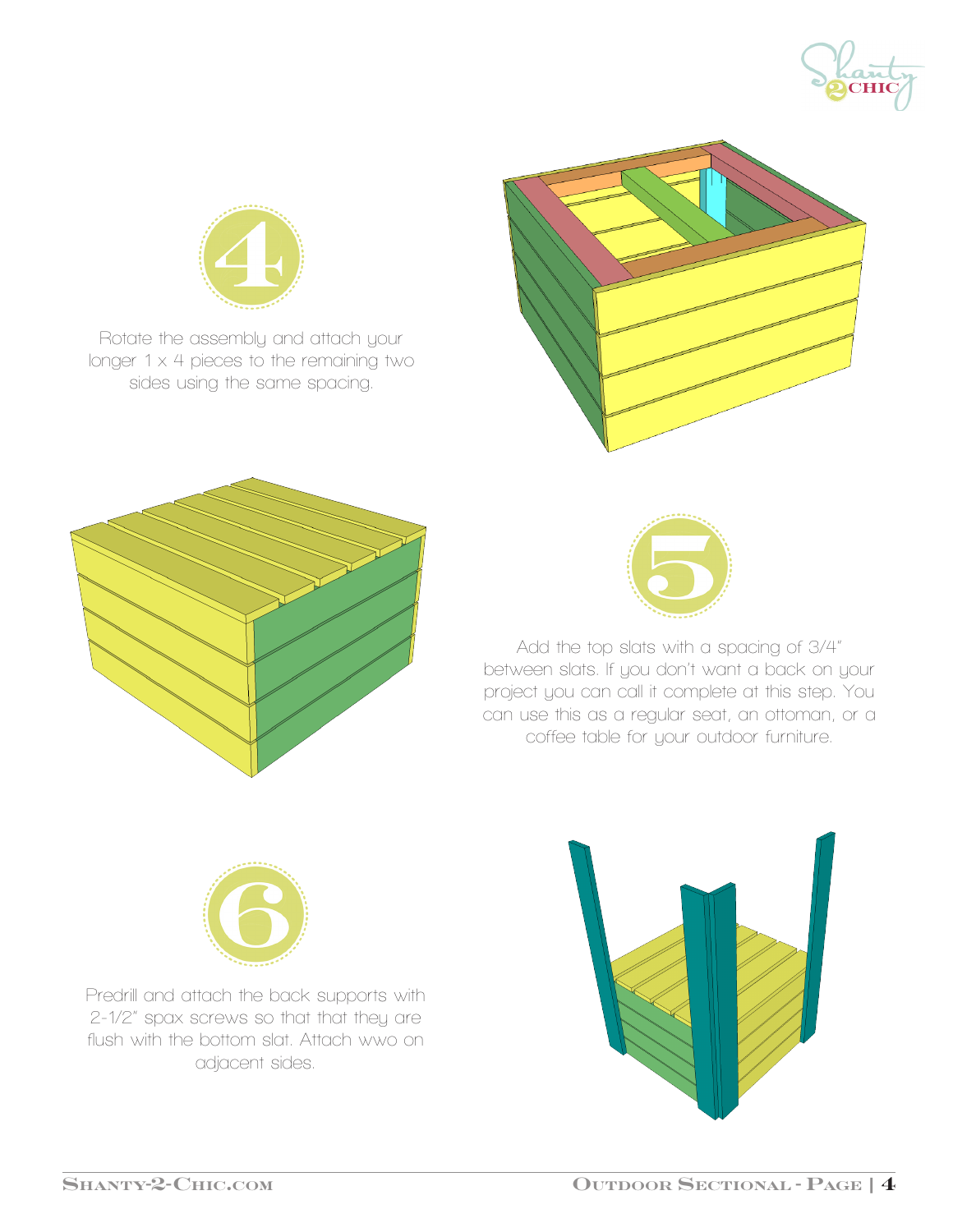



Add your longer back slats to one side with even spacing between slats. Also, nail through the other side back support into the ends of the bad slats.





Finally add your shorter back slats to one side with even spacing between slats.